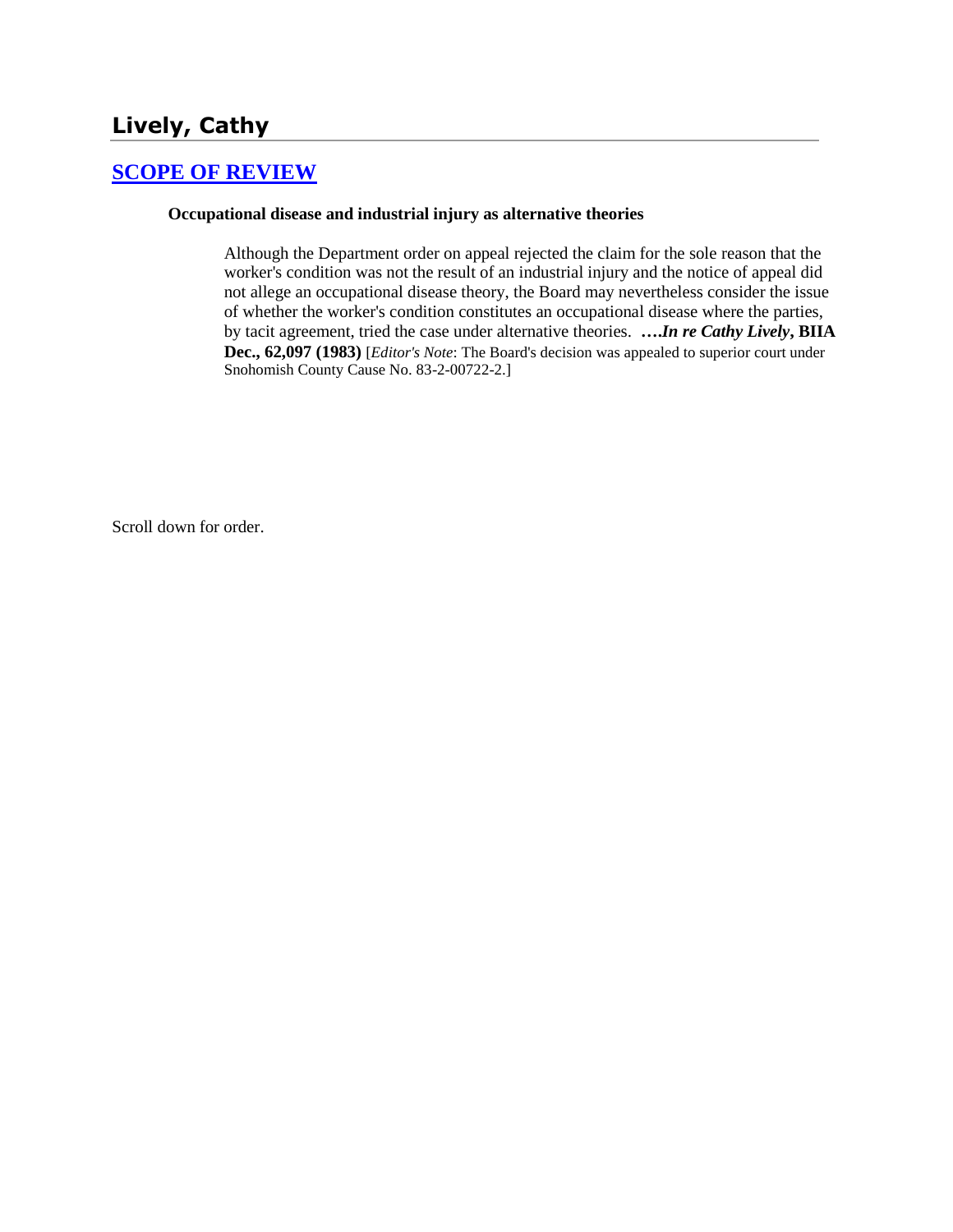#### **BEFORE THE BOARD OF INDUSTRIAL INSURANCE APPEALS STATE OF WASHINGTON**

**)**

**IN RE: CATHY E. LIVELY ) DOCKET NO. 62,097**

**CLAIM NO. S-433355 ) DECISION AND ORDER**

APPEARANCES:

Claimant, Cathy E. Lively, by Schroeter, Goldmark and Bender, per James D. Hailey

Employer, The Boeing Company, by Perkins, Coie, Stone, Olsen and Williams, per Debra F. Cheatum

This is an appeal filed by the claimant on May 5, 1982 against The Boeing Company, a selfinsured employer under the Act, from an order of the Department of Labor and Industries dated April 29, 1982, which rejected the claim for the reasons that there was no proof of a specific injury at a definite time and place in the course of employment, and that claimant's condition was not the result of an industrial injury as defined by the Industrial Insurance Laws. **REVERSED AND REMANDED**.

## **DECISION**

Pursuant to RCW 51.52.104 and RCW 51.52.106, this matter is before the Board for review and decision on a timely Petition for Review filed by the employer to a Proposed Decision and Order issued on October 28, 1982, in which the order of the Department dated April 29, 1982, was reversed, and the claim remanded to the Department with direction to issue an order requiring the self-insured employer to allow the claimant's application for benefits.

The Board has reviewed the evidentiary rulings in the record of proceedings and finds that no prejudicial error was committed and said rulings are hereby affirmed.

The issue in this appeal concerns whether the claim was rightfully rejected by the Department of Labor and Industries. Much of the evidence presented by the parties was adequately discussed in the Proposed Decision and Order, but the conclusions of law, held that the claimant had simultaneously sustained in industrial injury and contracted an occupational disease. Our understanding of the state of Washington law is that these classifications are mutually exclusive. As we understand it a condition alleged to have resulted from an employee's performance of work cannot, at one and the same time, be held to constitute both an industrial injury and an occupational disease.

1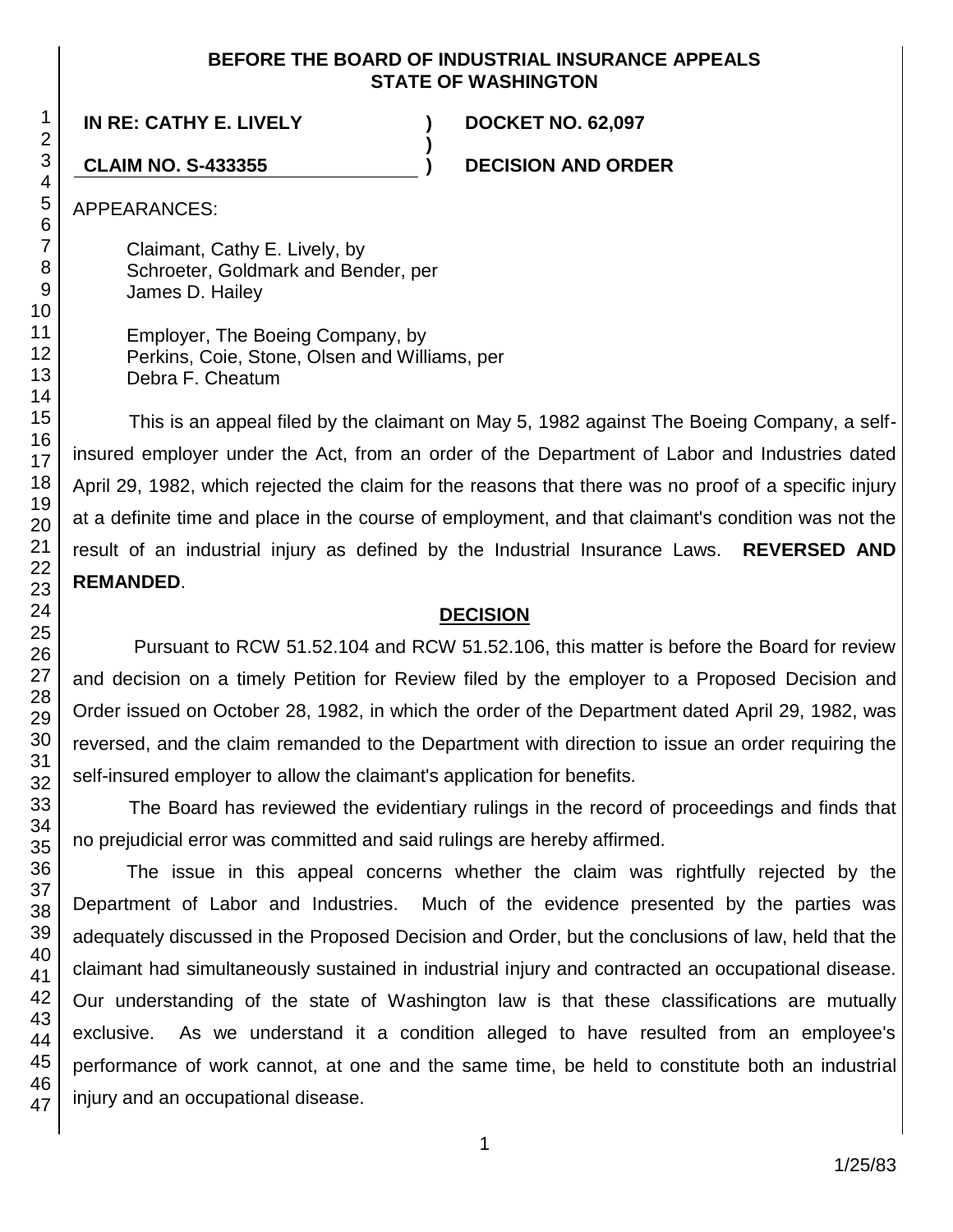To date it is settled law in this state that repetitive trauma does not constitute an industrial injury. Haerling v. Department of Labor and Industries, 49 Wn. 2d 403, 405 (1956); and Cooper v. Department of Labor and Industries, 49 Wn. 2d 826, 828 (1957). Lehtinen v. Weyerhaeuser Company, 63 Wn. 2d 456, 458 (1963) has often been cited as authority for the allowance of repetitive trauma as an industrial injury in the state of Washington. We note that the holding in Lehtinen was to affirm the granting of a summary judgment by the Grays Harbor County Superior Court. The opinion was written by a pro tempore justice, citing five foreign cases as precedent for the acceptance in Washington of repetitive trauma as the basis for the allowance of an industrial injury. In citing the five non-Washington cases, the justice made no attempt to compare the statutory definition, as it exists in Washington and each of the foreign jurisdictions, of industrial injury. The references made in Lehtinen concerning the repetitive nature of the forces involved are clearly dicta and should not be relied upon as the law of the state.

Furthermore, the occurrence of an industrial injury must be fixed at one identifiable point in time. Spino v. Department of Labor and Industries, 1 Wn. App. 730, 733 (1969); and Higgins v. Department of Labor and Industries, 27 Wn. 2d 816, 819 (1947). Relative to sustaining an industrial injury, in essence the claimant here had alleged the occurrence of a sudden and tangible happening, of a traumatic nature, producing an immediate and prompt result, ... to have transpired on any one of four Saturdays in December of 1981. We conclude that Ms. Lively has failed to prove that she sustained an industrial injury.

Inasmuch as the claimant did not specifically allege the development of an occupational disease in her pro se notice of appeal and the Department's order on appeal did not specifically rule on that question, we must determine whether this Board's jurisdiction extends to that issue.

To initiate a claim RCW 51.28.020 requires the filing with the Department of an application for benefits. The court in Georgia-Pacific Plywood Company v. Department of Labor and Industries, et al, 47 Wn. 2d 893, 896 (1955) stated that it was never intended, when a worker's right to the benefits of the Act on one basis or another is clear, that he should have to make a binding election between the possible causes of his condition.

At the conference held June 8, 1982, the pro se claimant was encouraged by the industrial appeals judge to seek legal counsel. She did so. At the first hearing, held August 2, 1982, claimant's counsel did not mention occupational disease, nor did he move to amend claimant's notice of appeal. However, this excerpt is taken from his pre-hearing statement: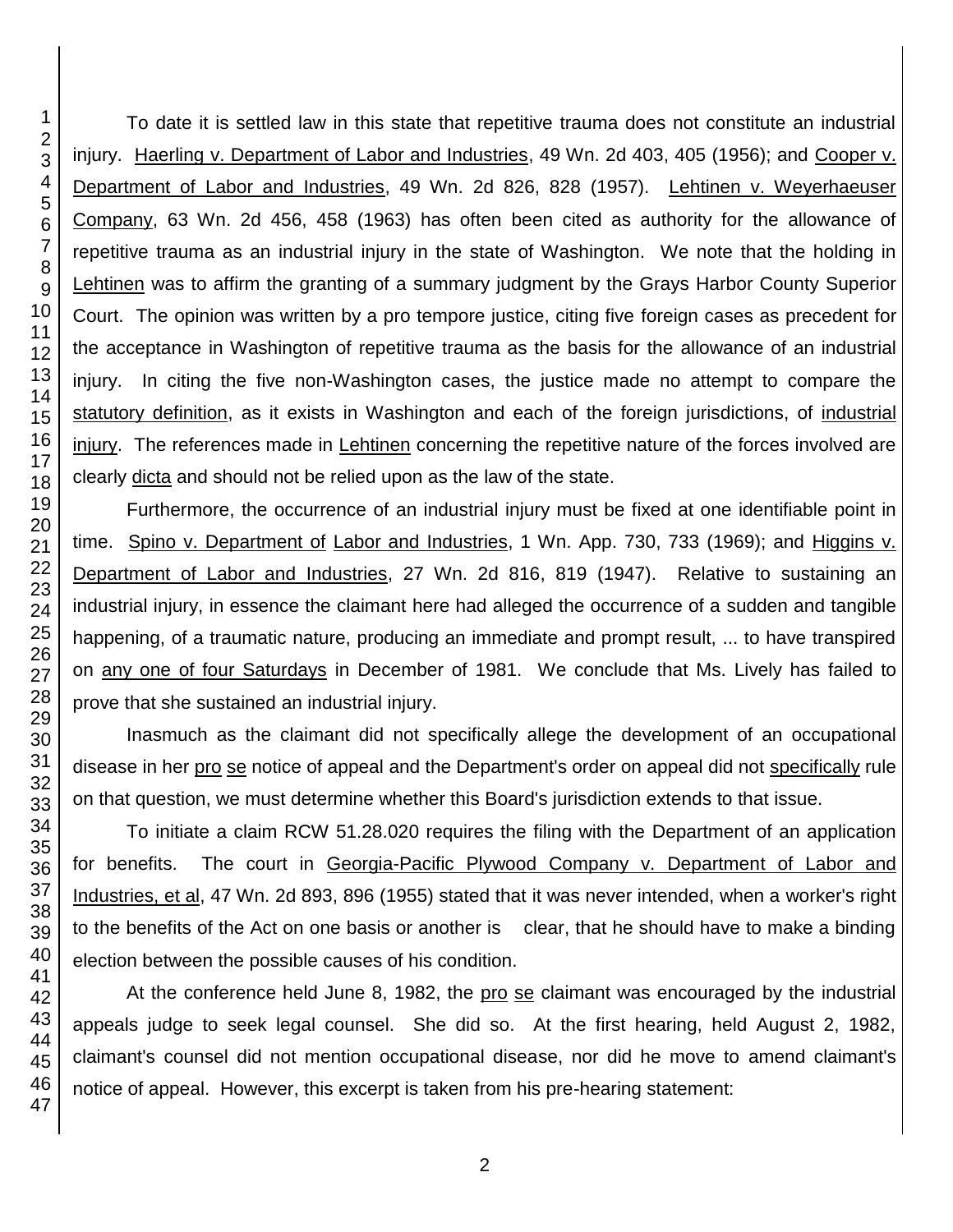"There appears, from my discussions with her, there appear to be two questions in terms of origination from work. One is a long-standing development of a problem which is not related to a specific injury, and the other is a specific injury which occurred in December of 1981."

Thereafter, counsel for claimant presented the testimony of claimant's witnesses, without objection from the Employer, in the context both of an industrial injury and an occupational disease. We conclude that the two parties tried this appeal in tacit agreement as to the claimant's two alternatives for relief. See also, Lenk v. Department of Labor and Industries, 3 Wn. App. 977 (1970) and Beels v. Department of Labor and Industries, 178 Wash. 301 (1934).

Turning to the facts in this case, the testimony of claimant does not reveal any previous problems with her low back. She did have a prior condition with her mid-back, and with her coccyx (which is near the low back). However, the coccyx problem disappeared while she was in junior high school.

The gist of claimant's testimony shows the gradual buildup of a low back condition on a cumulative basis over at least a two year period.

Her attending physician, Dr. Michael K. Eshleman, was the only doctor of medicine to testify. He first examined the claimant on February 10, 1982, diagnosing her problem as a low back muscle strain; directly related to her work. The following questions and answers are taken from Dr. Eshleman's testimony:

- "Q. Were you able to come to any conclusions or reach a diagnosis as to her low back condition at that time?
- A Well, I felt that she had strain of the muscles in the low back and I thought that, from what I could gather in talking to her, that it was directly related to the things that she did at work.

\* \* \*

A ... The way that she was doing things at work, specifically holding these parts out in front of her, puts a terrible strain on the muscles in the low back, and I would bet almost if anybody had to do that continuously, they would start having back pain. That's totally opposite of how we try to teach people to lift things, and that's to hold it as close to your body as possible because that minimizes the strain on those muscles in the low back. The further away you get it from your body, the more that those muscles are put under stress and have to work harder. Anybody can do that themselves by just experimenting. Holding weights close to you and start moving it away and you find that you start feeling more and more tension, stress in your low back by doing that.

1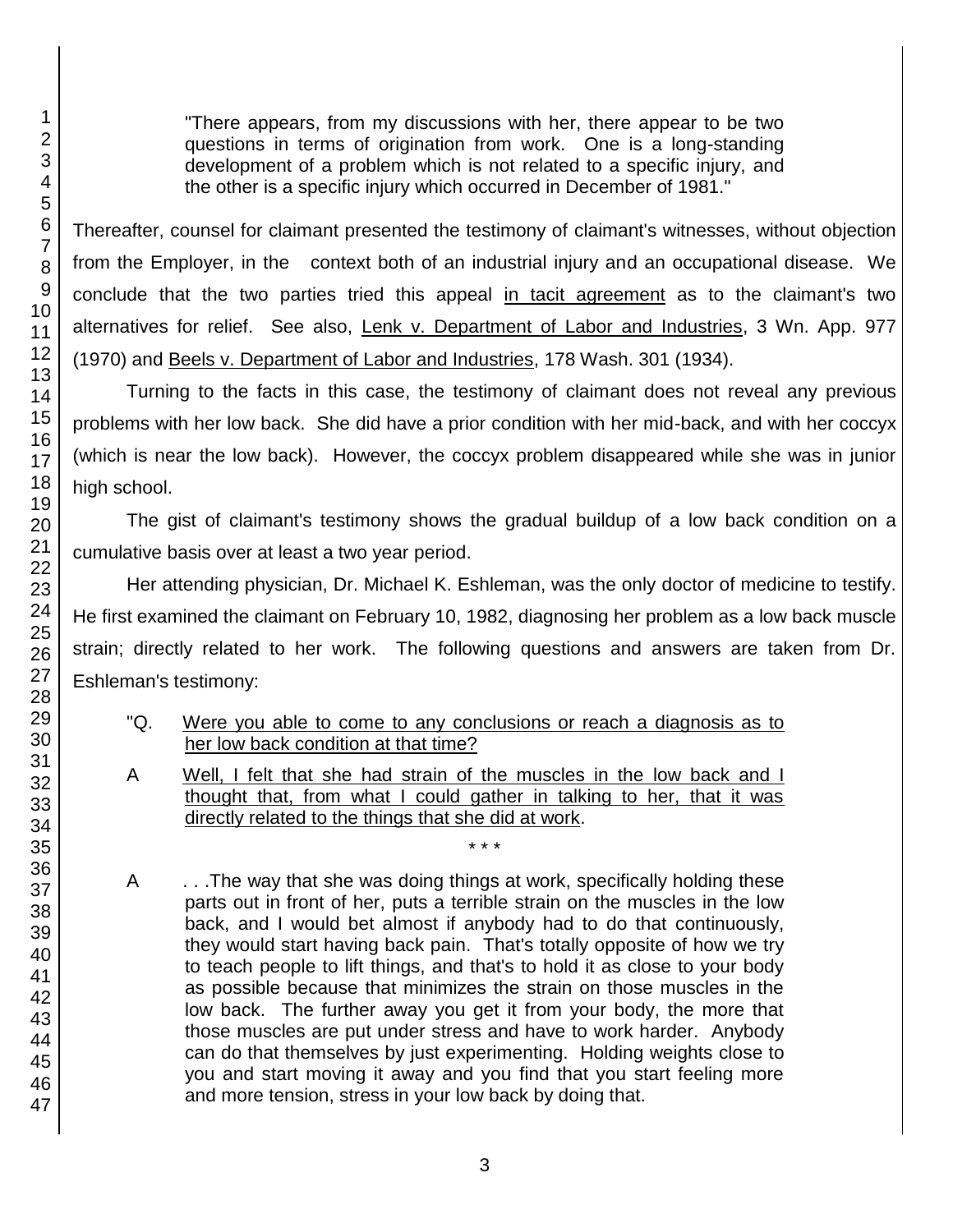- Q Doctor, specifically in Mrs. Lively's case, do you have an opinion as to whether or not this type of activity at work caused her to develop (sic) the low back problem which you diagnosed on February 10?
- A Well, there's little question in my mind that that and the fact that she lifted and demonstrated to me that she was not doing it in what we would say, with proper body mechanics, was the cause of her symptoms. If she had been doing this for four, five years, however long she had been working there, there's virtually no question in my mind that that's where her symptoms came from.
- Q Is there -- is this -- does this type of poor body mechanics or poor lifting, is that likely to progress or stay the same over time, or what's the course of a lifting injury in this case?
- A Well, as long as she continued to do that she's going to have pain and the likely thing is that it would get more severe if she continues to do it in those ways. The body, to repair itself, needs rest, and when you hurt bad enough then you won't do that anymore and that's eventually what most people come to when they have back problems." (Emphasis supplied)

Having carefully read the entire record, we conclude that the nature of the claimant's daily work, and the way she performed it, constituted a continued straining exposure, resulting in an occupational disease of "low back muscle strain".

We are aware that nowhere did Dr. Eshleman actually use the words, "occupational disease." However, the content of his testimony spells out "occupational disease" with more clarity than the words themselves. He does use the phrase "chronic use syndrome", which certainly tends to support the theory of occupational disease as applied to these facts.

While holding persons who claim rights under the Industrial Insurance Act of this state to strict proof of their right to receive benefits, it is clearly the laws of this state that the Act is to be liberally construed in favor of the injured worker. Olympia Brewing Company v. Department of Labor and Industries, 34 Wn. 2d 498 (1949). Applied to this case, we feel that the statutory definition of occupational disease should be construed to encompass a cumulative, repetitive muscle strain of the low back caused by the straining nature of the claimant's job requirements.

The proposed findings, conclusions and order are hereby stricken and replaced by this Board's findings, conclusions and order.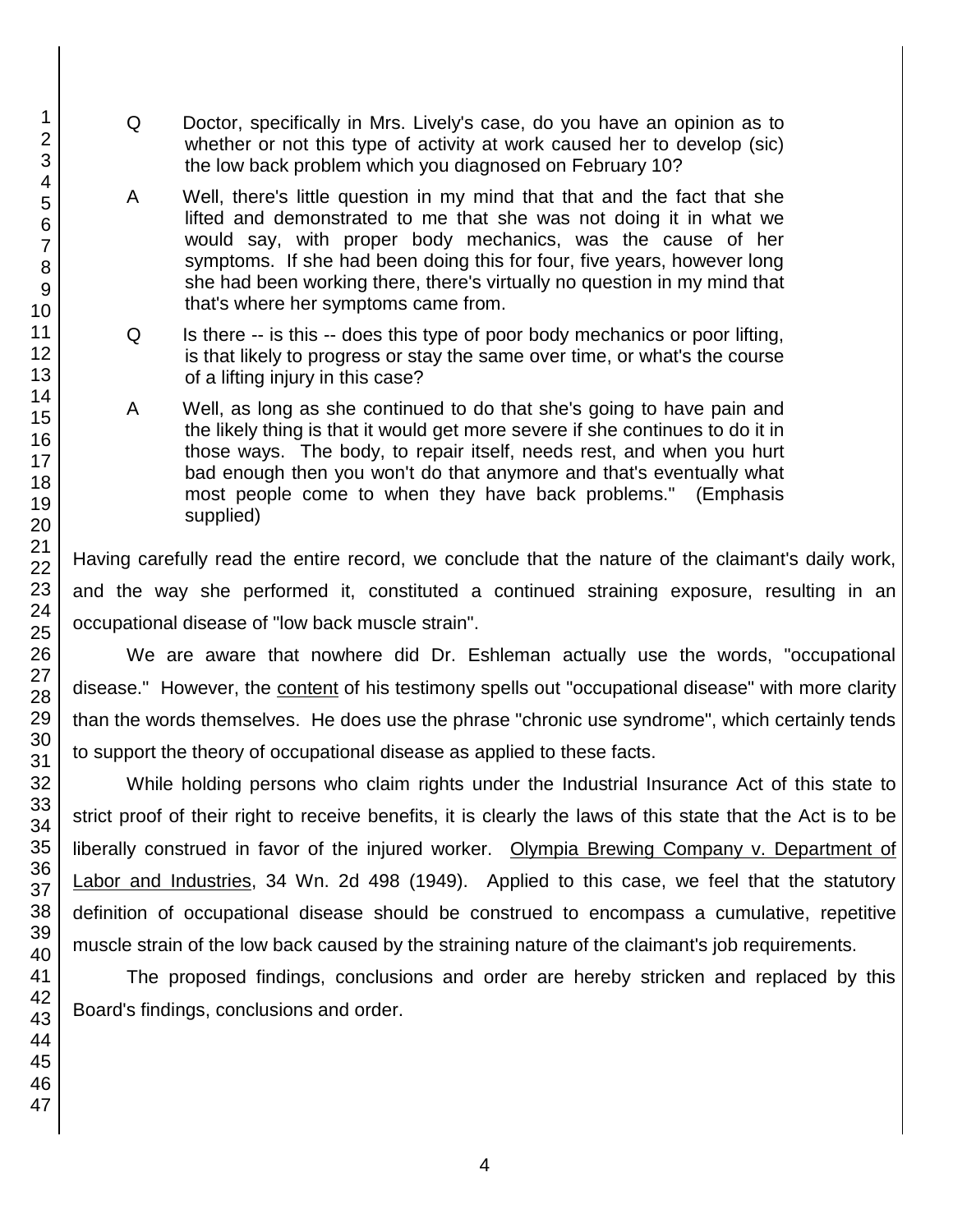#### **FINDINGS OF FACT**

- 1. On February 22, 1982, the claimant, Cathy E. Lively, filed an accident report with the Department of Labor and Industries alleging that on January 28, 1982, she had sustained a disability in the course of her employment with The Boeing Company, a self-insured employer under the Act. On April 29, 1982, the Department of Labor and Industries issued its order rejecting the claim on the grounds that there was no proof of a specific injury at a definite time and place in the course of employment, and that claimant's condition was not the result of an industrial injury as defined by the industrial insurance laws. On May 5, 1982, acting on her own behalf, the claimant filed a notice of appeal with the Board of Industrial Insurance Appeals. On May 21, 1982, this Board issued its order granting the appeal and directed that proceedings be held on the issues raised by the appeal.
- 2. Beginning on November 2, 1977, Cathy E. Lively worked over three years at The Boeing Company, initially as a painter's helper and later as a painter. Throughout that period of time, she regularly lifted, on fourfoot sticks, parts which weighed as much as 20 pounds, and occasionally up to 60 to 70 pounds. The parts were carried in the center of the sticks her arms were fully extended in front of her, and sometimes her back was bent while carrying the sticks. She also regularly lifted, dumped, cleaned and refilled cast-iron pots which she moved with substantial difficulty. She often moved 24-pound cases of paint. She often held a six-pound spray gun, connected to two hoses, extended in front of her. She occasionally used the spray gun for three or four hours at a time. She occasionally moved heavy airplane parts.
- 3. On and before January 28, 1982, Cathy E. Lively had gradually developed a condition diagnosed as low back muscle strain as a natural direct, proximate and cumulative result of her daily exposure to the lifting and carrying of weights at awkward angles while at work for The Boeing Company during a period of time in excess of two years. The condition required medical treatment.
- 4. On or about January 28, 1982 the claimant was not, at a single specific and identifiable point in time, subjected to a sudden and traumatic happening, of a traumatic nature, producing an immediate result, and occurring from without, while in the course of her employment with The Boeing Company.

### **CONCLUSIONS OF LAW**

- 1. The Board of Industrial Insurance Appeals has jurisdiction of the parties and subject matter of this appeal.
- 2. As defined by RCW 51.08.100, the claimant did not sustain an industrial injury on or about January 28, 1982 while in the course of her employment with the self-insured employer.